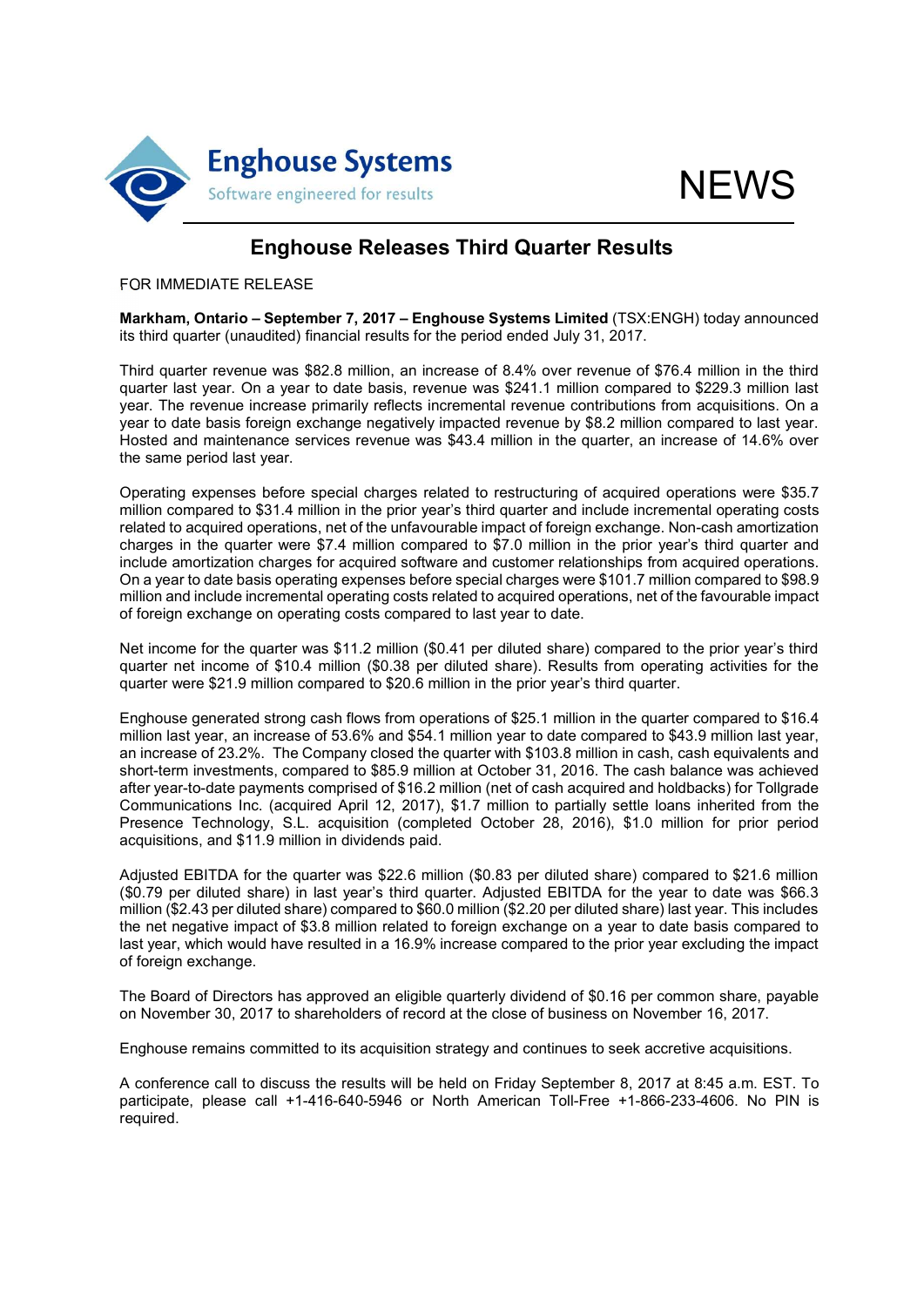#### About Enghouse

Enghouse Systems Limited is a leading global provider of enterprise software solutions serving a variety of distinct vertical markets. Its strategy is to build a diverse software company through strategic acquisitions targeting the Contact Center, Networks (OSS/BSS) and Transportation/Public Safety sectors. Enghouse shares are listed on the Toronto Stock Exchange under the symbol "ENGH". Further information about Enghouse may be obtained from the Company's website at www.enghouse.com.

#### Non-GAAP Measures

The Company uses non-GAAP measures to assess its operating performance. Securities regulations require that companies caution readers that earnings and other measures adjusted to a basis other than GAAP do not have standardized meanings and are unlikely to be comparable to similar measures used by other companies. Accordingly, they should not be considered in isolation. The Company uses Adjusted EBITDA as a measure of operating performance. Therefore, Adjusted EBITDA may not be comparable to similar measures presented by other issuers. Adjusted EBITDA is calculated as results from operating activities adjusted for depreciation of property, plant and equipment, and special charges for acquisition related restructuring costs. Management uses Adjusted EBITDA to evaluate operating performance as it excludes amortization of software and intangibles (which is an accounting allocation of the cost of software and intangible assets arising on acquisition), any impact of finance and tax related activities, asset depreciation, other income and restructuring costs primarily related to acquisitions.

#### Adjusted EBITDA:

The table below reconciles Adjusted EBITDA to the most directly comparable IFRS measure, Results from operating activities:

|                                               | <b>Three Months ended</b> |               | <b>Nine Months ended</b> |               |
|-----------------------------------------------|---------------------------|---------------|--------------------------|---------------|
|                                               | July 31, 2017             | July 31, 2016 | July 31, 2017            | July 31, 2016 |
| <b>Total Revenue</b>                          | \$82,756                  | \$76,350      | \$241,139                | \$229,257     |
| <b>Results from operating activities</b>      | 21,893                    | 20,581        | 63,824                   | 56,540        |
| Depreciation of property, plant and equipment | 619                       | 830           | 1.828                    | 2,447         |
| Special charges                               | 133                       | 151           | 614                      | 970           |
| <b>Adjusted EBITDA</b>                        | \$22,645                  | \$21,562      | \$66,266                 | \$59,957      |
| <b>Adjusted EBITDA margin</b>                 | 27.4%                     | 28.2%         | 27.5%                    | 26.2%         |
| <b>Adjusted EBITDA per diluted share</b>      | \$<br>0.83                | \$<br>0.79    | \$<br>2.43               | \$<br>2.20    |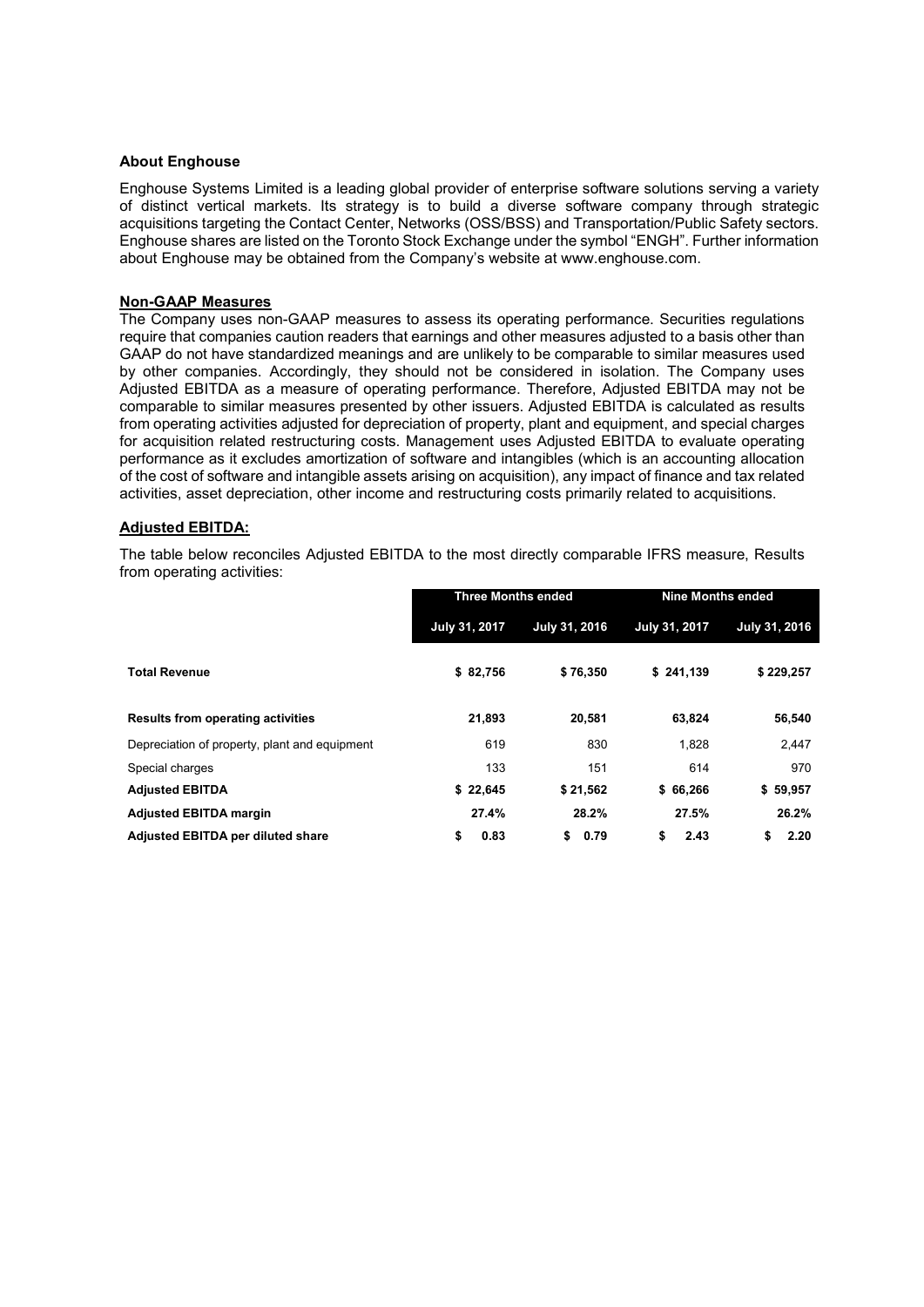## Enghouse Systems Limited

Condensed Consolidated Interim Statements of Financial Position

(in thousands of Canadian dollars) (Unaudited)

|                                                 | <b>July 31,</b><br>2017 | October 31,<br>2016 |
|-------------------------------------------------|-------------------------|---------------------|
| <b>Assets</b>                                   |                         |                     |
| <b>Current assets</b>                           |                         |                     |
| Cash and cash equivalents                       | \$97,238                | \$<br>78,436        |
| Short-term investments                          | 6,562                   | 7,423               |
| Accounts receivable, net                        | 81,540                  | 73,588              |
| Prepaid expenses and other assets               | 9,239                   | 9,720               |
|                                                 | 194,579                 | 169,167             |
| <b>Non-current assets</b>                       |                         |                     |
| Long-term deposits and accounts receivable, net | 1,064                   | 1,357               |
| Property, plant and equipment                   | 5,130                   | 5,696               |
| Intangible assets                               | 82,511                  | 86,632              |
| Goodwill                                        | 148,423                 | 144,578             |
| Deferred income tax assets                      | 9,418                   | 11,765              |
| <b>Total assets</b>                             | \$441,125               | \$419,195           |
| <b>Liabilities</b>                              |                         |                     |
| <b>Current liabilities</b>                      |                         |                     |
| Accounts payable and accrued liabilities        | \$<br>58,737            | \$55,440            |
| Income taxes payable                            | 3,585                   | 5,139               |
| Dividends payable                               | 4,314                   | 3,767               |
| Provisions                                      | 681                     | 2,111               |
| Deferred revenue                                | 58,525                  | 54,300              |
| Current portion of long-term loans              | 391                     |                     |
|                                                 | $\overline{126}$ , 233  | 120,757             |
| <b>Non-current liabilities</b>                  |                         |                     |
| Deferred income tax liabilities                 | 21,582                  | 21,053              |
| Deferred revenue                                | 5,045                   | 4,788               |
| Net employee defined benefit obligation         | 2,347                   |                     |
| Long-term loans                                 | 2,439                   | 4,049               |
| <b>Total liabilities</b>                        | 157,646                 | 150,647             |
| <b>Shareholders' Equity</b>                     |                         |                     |
|                                                 |                         |                     |
| Share capital<br>Contributed surplus            | 70,555<br>4,497         | 69,555<br>3,875     |
| Retained earnings                               | 207,194                 | 187,649             |
| Accumulated other comprehensive income          | 1,233                   | 7,469               |
| Total shareholders' equity                      | 283,479                 | 268,548             |
| Total liabilities and shareholders' equity      | \$441,125               | $\sqrt{$419,195}$   |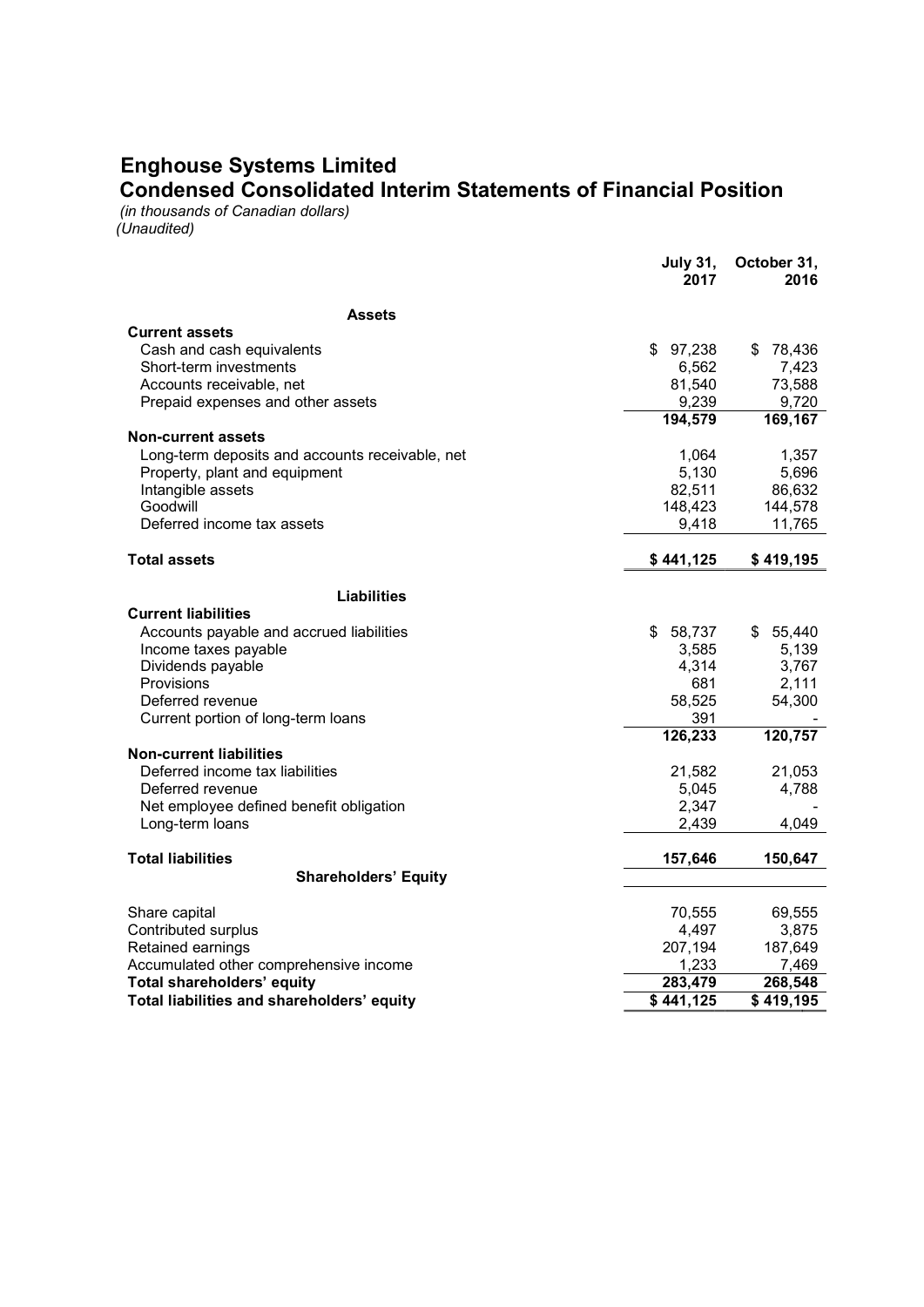### Enghouse Systems Limited Condensed Consolidated Interim Statements of Operations and Comprehensive Income

(in thousands of Canadian dollars, except per share amounts)

| (Unaudited) |  |
|-------------|--|
|-------------|--|

|                                                                                                                                                                                                                         | Three months ended July 31<br>2017 | 2016       | Nine months ended July 31<br>2017 | 2016              |
|-------------------------------------------------------------------------------------------------------------------------------------------------------------------------------------------------------------------------|------------------------------------|------------|-----------------------------------|-------------------|
| Revenue                                                                                                                                                                                                                 |                                    |            |                                   |                   |
| Software licenses                                                                                                                                                                                                       | \$24,480                           | \$23,936   | \$72,469                          | \$69,150          |
| Hosted and maintenance services                                                                                                                                                                                         | 43,411                             | 37,879     | 122,487                           | 113,985           |
| <b>Professional services</b>                                                                                                                                                                                            | 12,979                             | 13,510     | 41,799                            | 42,427            |
| Hardware                                                                                                                                                                                                                | 1,886                              | 1,025      | 4,384                             | 3,695             |
| <b>Direct costs</b>                                                                                                                                                                                                     | 82,756                             | 76,350     | 241.139                           | 229,257           |
| Software licenses                                                                                                                                                                                                       | 1,749                              | 1,718      | 5,311                             | 4,078             |
| Services                                                                                                                                                                                                                | 22,211                             | 21,909     | 67,060                            | 66,397            |
| Hardware                                                                                                                                                                                                                | 1,027                              | 603        | 2,653                             | 2,333             |
|                                                                                                                                                                                                                         | 24,987                             | 24,230     | 75,024                            | 72,808            |
|                                                                                                                                                                                                                         |                                    |            |                                   |                   |
| Revenue, net of direct costs                                                                                                                                                                                            | 57,769                             | 52,120     | 166,115                           | 156,449           |
| <b>Operating expenses</b>                                                                                                                                                                                               |                                    |            |                                   |                   |
| Selling, general and administrative                                                                                                                                                                                     | 23,599                             | 19,133     | 66,417                            | 62,189            |
| Research and development                                                                                                                                                                                                | 11,525                             | 11,425     | 33,432                            | 34,303            |
| Depreciation of property, plant and equipment                                                                                                                                                                           | 619                                | 830        | 1,828                             | 2,447             |
| Special charges                                                                                                                                                                                                         | 133                                | 151        | 614                               | 970               |
|                                                                                                                                                                                                                         | 35,876                             | 31,539     | 102,291                           | 99,909            |
| <b>Results from operating activities</b>                                                                                                                                                                                | 21,893                             | 20,581     | 63,824                            | 56,540            |
| Amortization of acquired software and customer relationships                                                                                                                                                            | (7, 397)                           | (7,009)    | (22, 365)                         | (20, 857)         |
| Finance income                                                                                                                                                                                                          | 32                                 | 19         | 131                               | 73                |
| Finance expenses                                                                                                                                                                                                        | (142)                              | (46)       | (391)                             | (214)             |
| Other (expense) income                                                                                                                                                                                                  | (50)                               | 9          | 101                               | 64                |
| Income before income taxes                                                                                                                                                                                              | 14,336                             | 13,554     | 41,300                            | 35,606            |
| <b>Provision for income taxes</b>                                                                                                                                                                                       | 3,154                              | 3,171      | 9,358                             | 8,242             |
| Net income for the period                                                                                                                                                                                               | \$11,182                           | \$10,383   | \$31,942                          | \$27,364          |
| Items that are or may be reclassified subsequently to profit or loss:<br>Foreign currency translation differences from foreign operations<br>Transfer to net income of realized gains on available for sale investments | (12,097)                           | (1, 178)   | (4, 119)                          | (10, 635)<br>(14) |
| Unrealized gain (loss) on available for sale investments                                                                                                                                                                | 5                                  | (609)      | (2, 440)                          | (808)             |
| Deferred income tax (expense) recovery                                                                                                                                                                                  | (1)                                | 81         | 323                               | 109               |
| Other comprehensive loss                                                                                                                                                                                                | (12,093)                           | (1,706)    | (6, 236)                          | (11, 348)         |
| <b>Comprehensive (loss) income</b>                                                                                                                                                                                      | (911)<br>\$                        | \$8,677    | \$25,706                          | \$16,016          |
| Earnings per share                                                                                                                                                                                                      |                                    |            |                                   |                   |
| <b>Basic</b>                                                                                                                                                                                                            | \$<br>0.41                         | \$<br>0.39 | \$<br>1.19                        | 1.02<br>\$        |
| Diluted                                                                                                                                                                                                                 | \$<br>0.41                         | \$<br>0.38 | \$<br>1.17                        | \$<br>1.01        |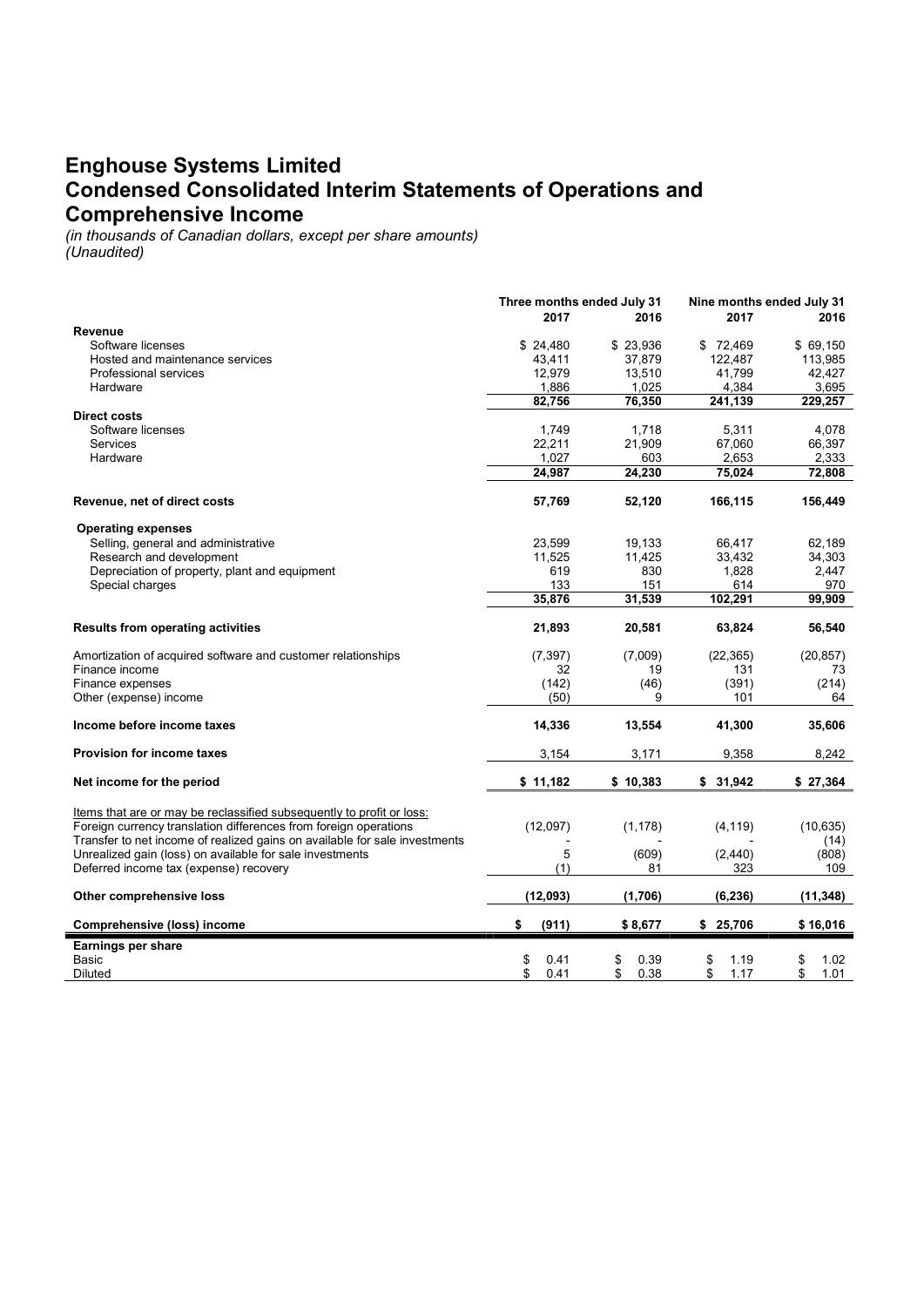## Enghouse Systems Limited Consolidated Statements of Changes in Equity

(in thousands of Canadian dollars)

(Unaudited)

|                                                                                                    |                                    |                        |                        | <b>Accumulated</b><br>other    |                             |             |
|----------------------------------------------------------------------------------------------------|------------------------------------|------------------------|------------------------|--------------------------------|-----------------------------|-------------|
|                                                                                                    | <b>Share</b><br>Capital<br>-number | Share<br>capital<br>\$ | Contributed<br>surplus | comprehensive<br>income (loss) | <b>Retained</b><br>earnings | Total<br>\$ |
| Balance - November 1, 2016                                                                         | 26,906,962                         | 69,555                 | 3,875                  | 7,469                          | 187,649                     | 268,548     |
| Net income<br>Other Comprehensive Income:                                                          |                                    |                        |                        |                                | 31,942                      | 31,942      |
| <b>Cumulative Translation Adjustment</b><br>Transfer to net income of realized gains on available  |                                    |                        |                        | (4, 119)                       |                             | (4, 119)    |
| for-sale investments                                                                               |                                    |                        |                        |                                |                             |             |
| Unrealized loss on available-for-sale investments                                                  |                                    |                        |                        | (2,440)                        |                             | (2, 440)    |
| Deferred income tax recovery                                                                       |                                    |                        |                        | 323                            |                             | 323         |
| Comprehensive income for the period                                                                |                                    |                        |                        | (6, 236)                       | 31,942                      | 25,706      |
| Employee share options:<br>Value of services recognized                                            |                                    |                        | 809                    |                                |                             | 809         |
| Proceeds on issuing shares                                                                         | 53,750                             | 1,000                  | (187)                  |                                |                             | 813         |
| <b>Dividends</b>                                                                                   |                                    |                        |                        |                                | (12, 397)                   | (12, 397)   |
| Balance - July 31, 2017                                                                            | 26,960,712                         | 70,555                 | 4,497                  | 1,233                          | 207,194                     | 283,479     |
|                                                                                                    |                                    |                        |                        |                                |                             |             |
| Balance - November 1, 2015                                                                         | 26,587,262                         | 64,203                 | 4,029                  | 20,254                         | 154,866                     | 243,352     |
| Net income<br>Other Comprehensive Income:                                                          |                                    |                        |                        |                                | 27,364                      | 27,364      |
| <b>Cumulative Translation Adjustment</b><br>Transfer to net income of realized gains on available- |                                    |                        |                        | (10, 635)                      |                             | (10, 635)   |
| for-sale investments                                                                               |                                    |                        |                        | (14)                           |                             | (14)        |
| Unrealized loss on available-for-sale investments                                                  |                                    |                        |                        | (808)                          |                             | (808)       |
| Deferred income tax recovery                                                                       |                                    |                        |                        | 109                            |                             | 109         |
| Comprehensive income for the period                                                                |                                    | ٠                      |                        | (11.348)                       | 27.364                      | 16.016      |
| Employee share options:                                                                            |                                    |                        |                        |                                |                             |             |
| Value of services recognized                                                                       |                                    |                        | 748                    |                                |                             | 748         |
| Proceeds on issuing shares                                                                         | 237,700                            | 3,320                  | (638)                  |                                |                             | 2,682       |
| <b>Dividends</b>                                                                                   |                                    |                        |                        |                                | (10, 726)                   | (10, 726)   |
| Balance - July 31, 2016                                                                            | 26,824,962                         | 67,523                 | 4,139                  | 8,906                          | 171,504                     | 252,072     |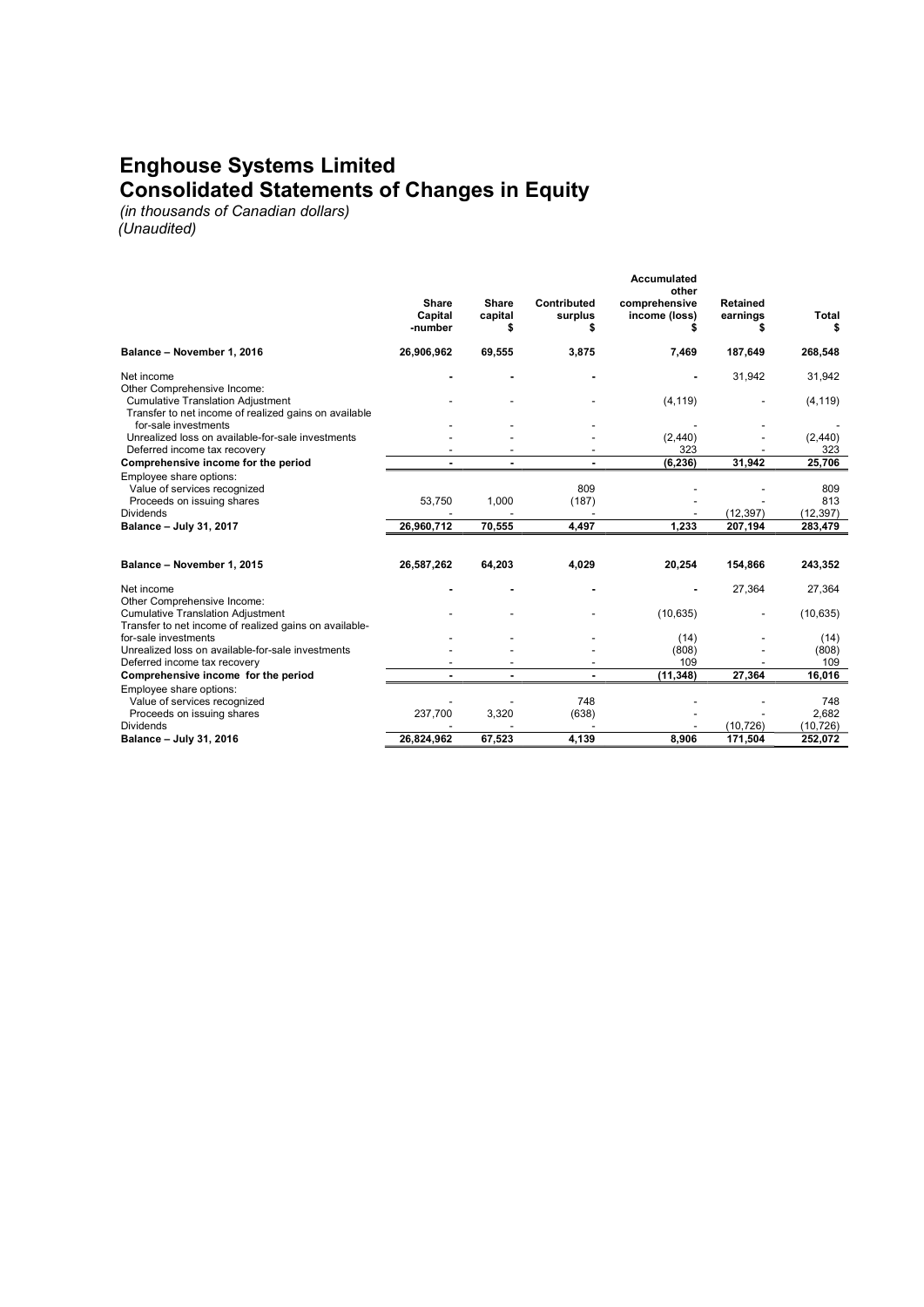## Enghouse Systems Limited Condensed Consolidated Interim Statements of Cash Flows

(in thousands of Canadian dollars)

(Unaudited)

|                                                                         | Three months ended July 31<br>2017<br>2016 |          | Nine months ended July 31<br>2017<br>2016 |           |
|-------------------------------------------------------------------------|--------------------------------------------|----------|-------------------------------------------|-----------|
| Cash flows from operating activities                                    |                                            |          |                                           |           |
| Net income                                                              | \$11,182                                   | \$10,383 | \$31,942                                  | \$27,364  |
| <b>Adjustments for:</b>                                                 |                                            |          |                                           |           |
| Depreciation of property, plant and equipment                           | 619                                        | 830      | 1,828                                     | 2,447     |
| Amortization of acquired software and customer relationships            | 7,397                                      | 7,009    | 22,365                                    | 20,857    |
| Stock-based compensation expense                                        | 265                                        | 172      | 809                                       | 748       |
| Provision for income taxes                                              | 3,154                                      | 3.171    | 9,358                                     | 8,242     |
| Finance expenses and other expense/income                               | 192                                        | 37       | 290                                       | 150       |
|                                                                         | 22,809                                     | 21,602   | 66,592                                    | 59,808    |
| Changes in non-cash operating working capital                           | 4,518                                      | (3,255)  | (2, 544)                                  | (9,757)   |
| Income taxes paid                                                       | (2, 218)                                   | (1,996)  | (9,904)                                   | (6, 101)  |
| Net cash flows from operating activities                                | 25,109                                     | 16,351   | 54,144                                    | 43,950    |
| Cash flows from investing activities                                    |                                            |          |                                           |           |
| Purchase of property, plant and equipment, net                          | (106)                                      | (284)    | (1,025)                                   | (2,603)   |
| Purchase of other software                                              | (255)                                      | (586)    | (1, 475)                                  | (1,205)   |
| Acquisitions, net of cash acquired of \$3,637 (2016 - \$2,202)          |                                            | (6,828)  | (16, 170)                                 | (36, 181) |
| Purchase consideration for prior period acquisitions                    | (579)                                      | (646)    | (1,023)                                   | (4,089)   |
| Net (purchase) sale of short-term investments                           | (196)                                      | 175      | (1,526)                                   | (520)     |
| Net cash flows used in investing activities                             | (1, 136)                                   | (8, 169) | (21, 219)                                 | (44, 598) |
| Cash flows from financing activities                                    |                                            |          |                                           |           |
| Issuance of share capital                                               | 244                                        | 174      | 813                                       | 2,682     |
| Repayment of loans                                                      |                                            |          | (1,667)                                   |           |
| Payment of cash dividend                                                | (4, 312)                                   | (3,754)  | (11, 850)                                 | (10, 162) |
| Net cash flows used in financing activities                             | (4,068)                                    | (3,580)  | (12, 704)                                 | (7, 480)  |
|                                                                         |                                            |          |                                           |           |
| Effect of currency translation adjustments on cash and cash equivalents | (3,571)                                    | 784      | (1, 419)                                  | (489)     |
| Net increase (decrease) in cash and cash equivalents during the period  | 16,334                                     | 5,386    | 18,802                                    | (8,617)   |
| Cash and cash equivalents - beginning of period                         | 80,904                                     | 80,128   | 78,436                                    | 94,131    |
| Cash and cash equivalents - end of period                               | \$97,238                                   | \$85,514 | \$97,238                                  | \$85,514  |